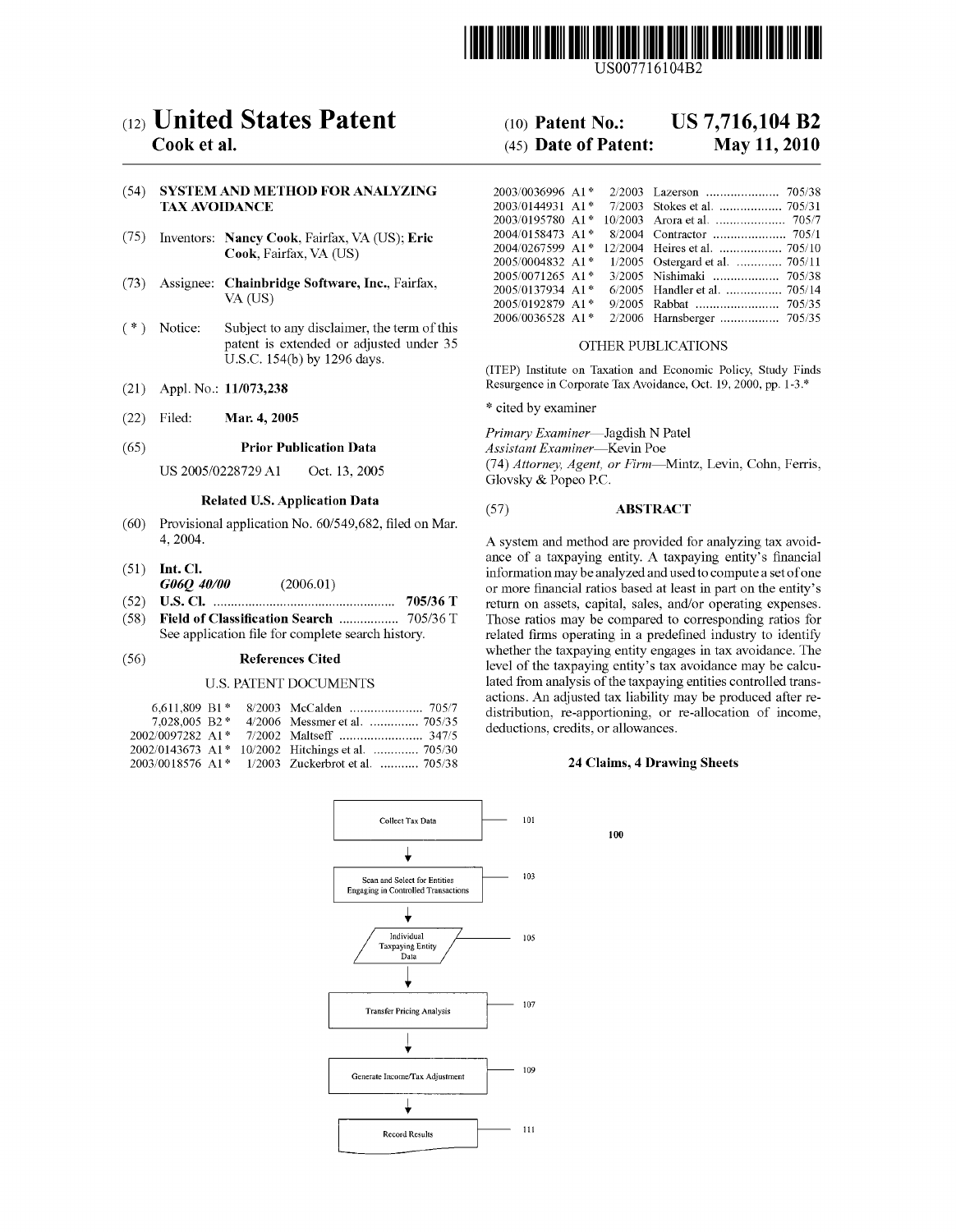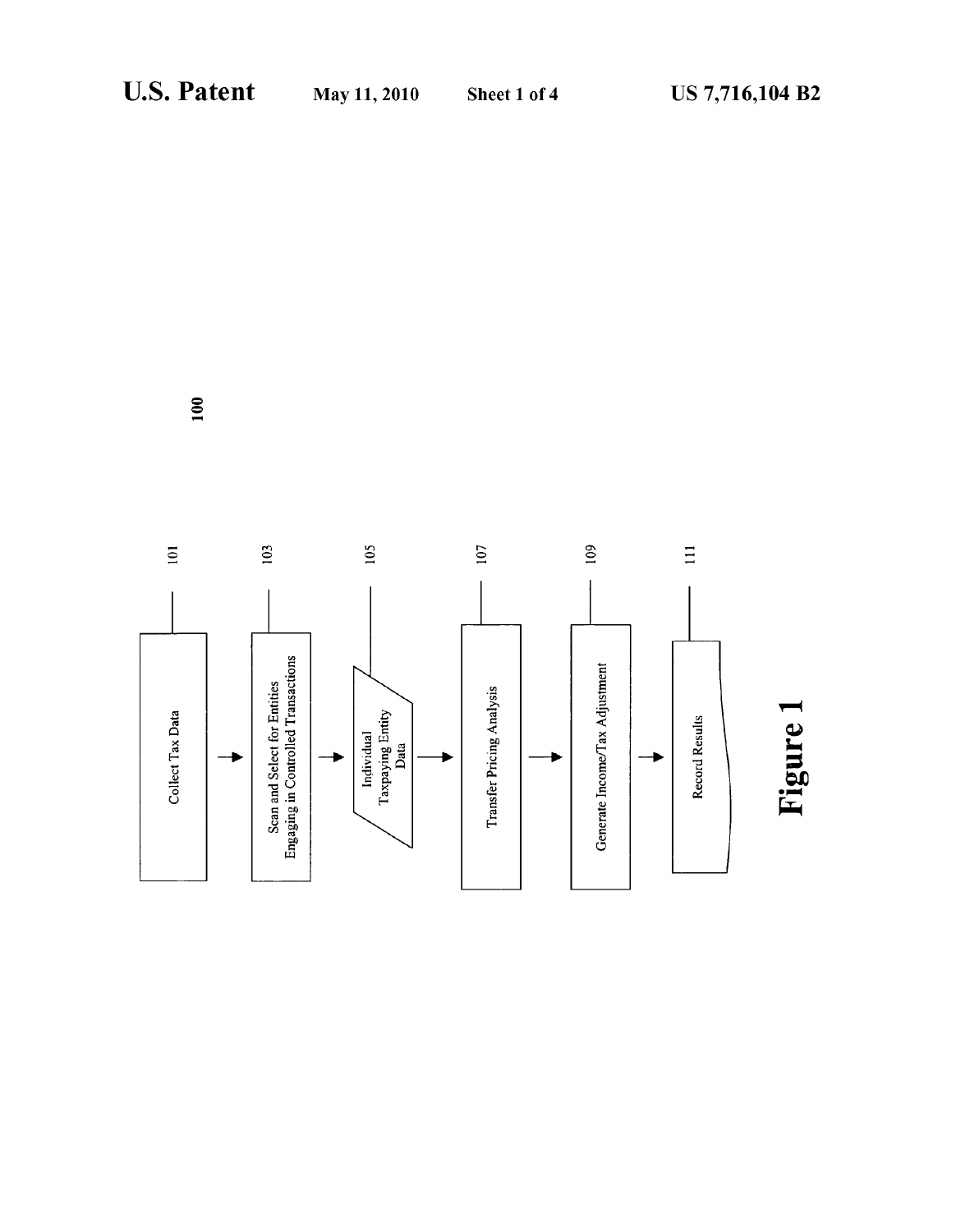

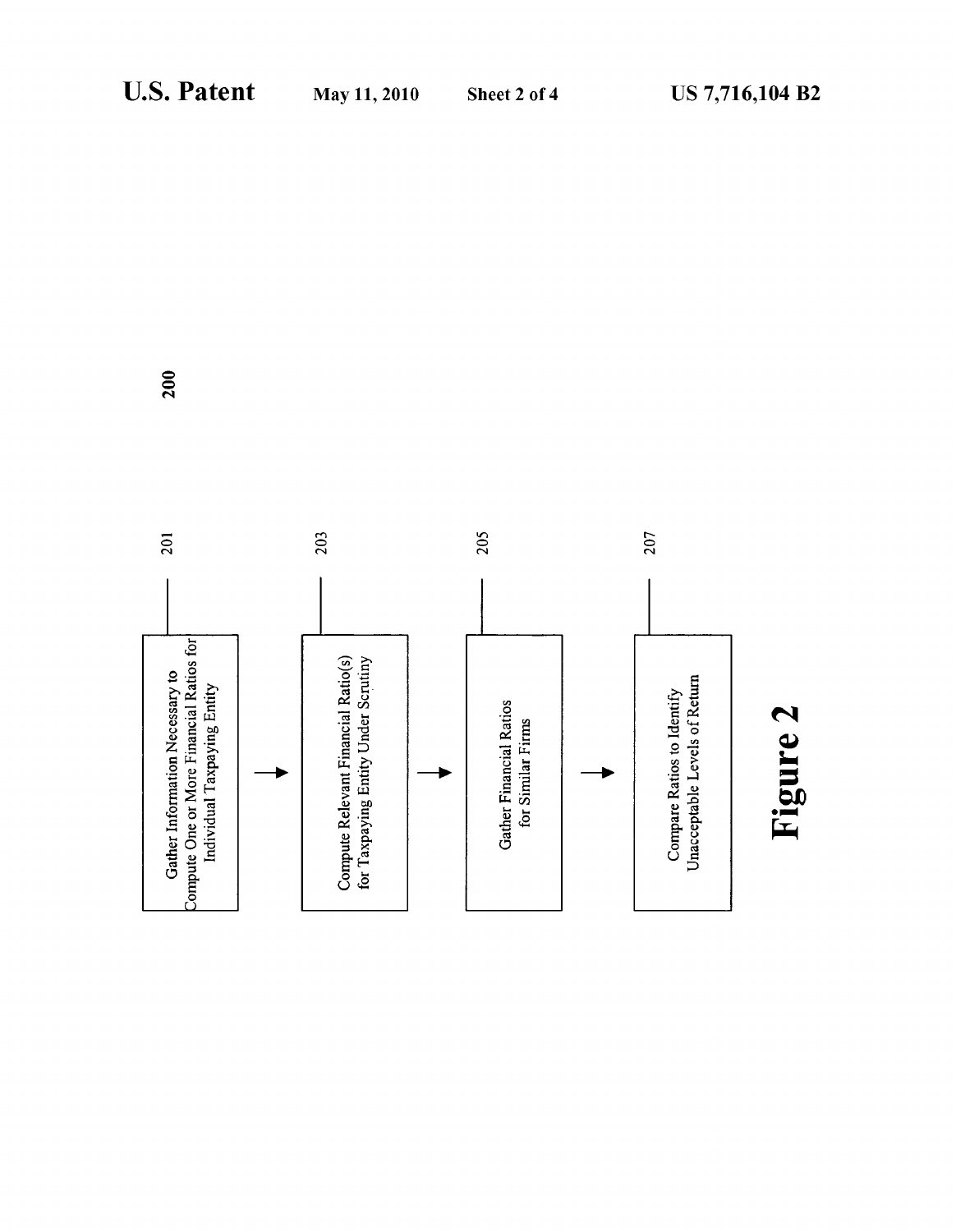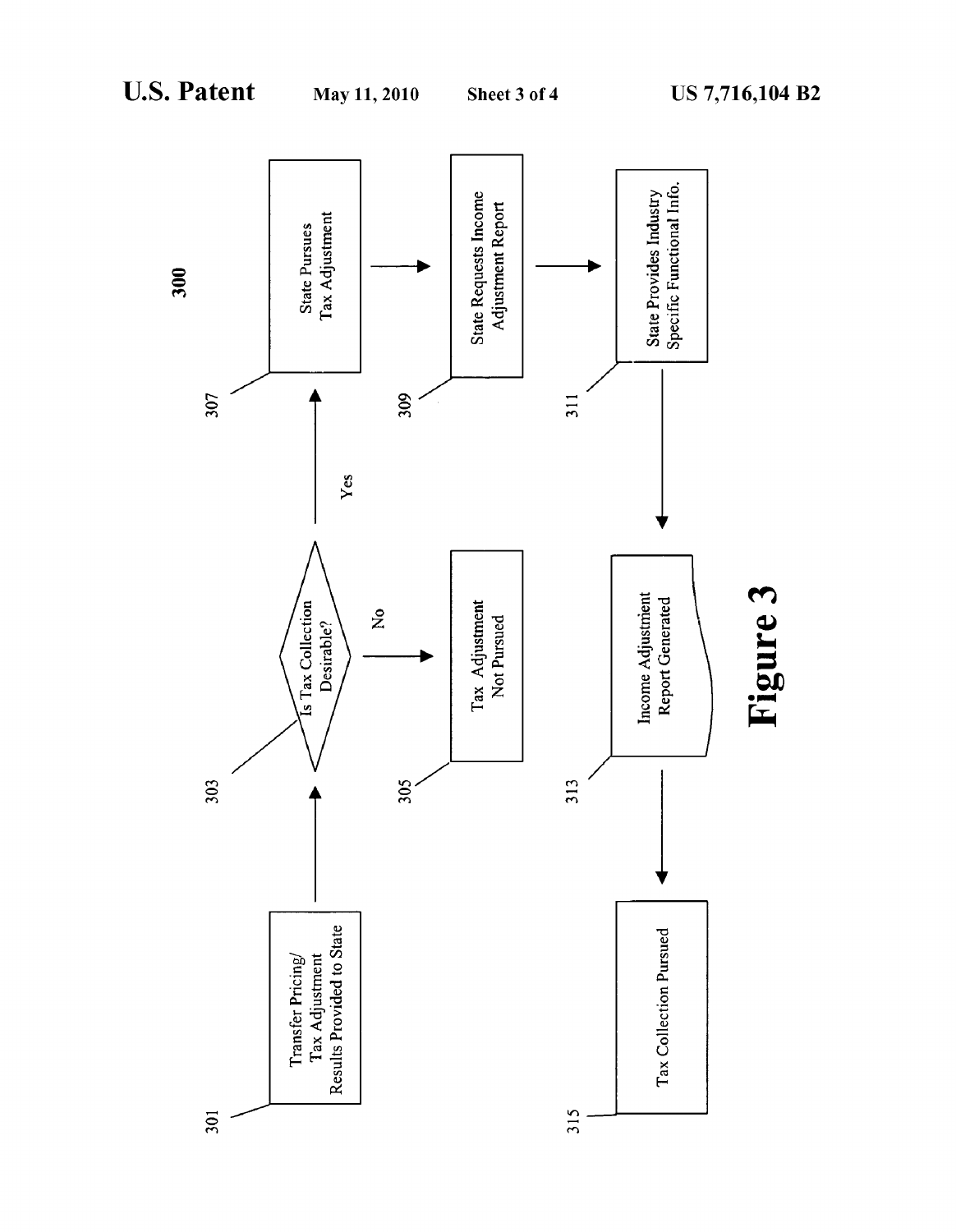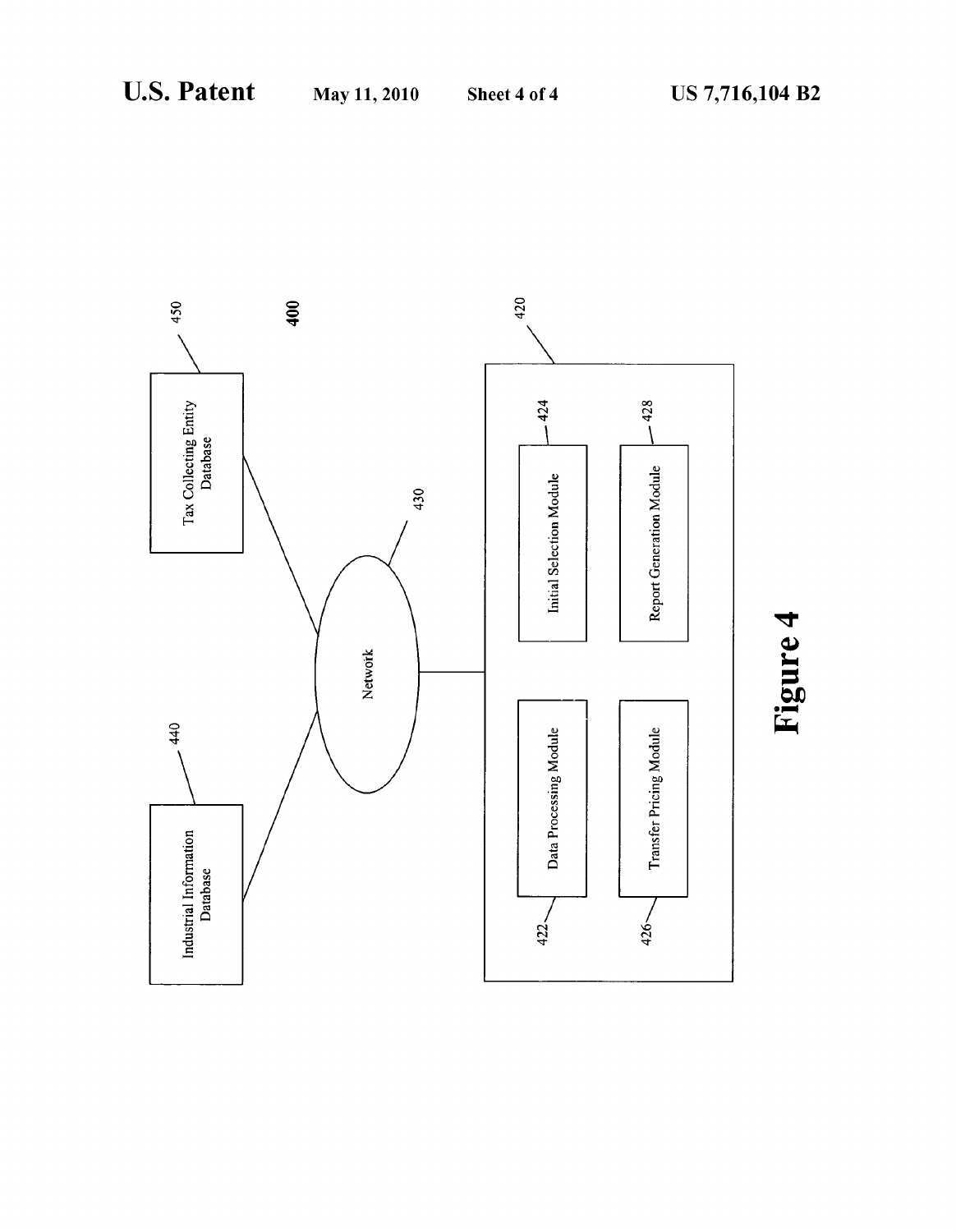$\overline{\mathbf{S}}$ 

### SYSTEM AND METHOD FOR ANALYZING TAX AVOIDANCE

### CROSS-REFERENCE TO RELATED APPLICATION

This claims the benefit of U.S. Provisional Patent Application Ser. No. 60/549,682, filed Mar. 4, 2004, which is hereby incorporated by reference herein in its entirety.

### FIELD OF THE INVENTION

This invention relates generally to a system and method for analyzing a taxpaying entity's financial information, and more particularly to the use of one or more financial ratios to  $15$ determine the amount of tax avoidance committed by the taxpaying entity.

### BACKGROUND OF THE INVENTION

State corporate income tax receipts have been shrinking over the last ten to fifteen years. Many corporations doing business in the US. are reducing their state taxes through a number of Widely used tax evasion/avoidance schemes. These corporations may inappropriately reduce tax payments to states by maneuvering income, expenses, and assets solely for the purpose of cutting their taxes. These practices may be aided by major accounting firms and consultants who have developed successful strategies for assisting firms with "tax  $_{30}$ management," a euphemism for tax avoidance schemes.

A major component of tax management involves organi Zations engaging in favorable transactions With commonly controlled entities. A commonly controlled entity need not be an incorporated entity or affiliated entity, but may be any  $_{35}$ entity that is controlled, directly or indirectly, by the same interests. Transactions With commonly controlled entities (controlled transactions) may be structured so that the tax burden on one or more of the parties is less than it Would have been had the transaction not taken place or if the transaction  $_{40}$ had taken place at arms-length, between independent parties.

A lessened tax burden may be the result of favorable dis tributions of income, deductions, tax credits, or alloWances stemming from a controlled transaction. This and other tax avoidance practices are known as "transfer pricing." Transfer  $\,$  45 pricing is most commonly discussed on a federal scale for transactions that cross national borders. HoWever, similar transactions betWeen organizations in different states may alter the tax liability of one or more organizations in one or more states. These often complex transactions make it diffi-  $_{50}$ cult for states to determine the tax liability of certain organi Zations.

When the Internal Revenue Service (IRS) believes that a U.S. subsidiary of a foreign company is not properly reporting its income in the U.S., an IRS economist's report adjust- 55 ing the subsidiary's US. income may be issued to the tax payer. The authority for this income adjustment is provided by US. Internal Revenue Code (IRC) Section 482. Regula tions governing IRC Section 482 state, "The purpose of Inter nal Revenue Code Section 482 is to ensure that taxpayers 60 clearly reflect income attributable to controlled transactions, and to prevent the avoidance of taxes With respect to such transactions." The IRS adjusts entities' tax liability by re allocating income, deductions, credits, or allowances based<br>on what the allocation would have been if parties to a con-65 trolled transaction Were independently controlled parties engaging in an arms-length transaction. This re-allocation

may alloW the transaction itself to occur and any non-tax benefits to accrue, while preventing any tax-avoiding consequences arising therefrom.

States can and have used authority similar to IRC Section 482 to augment state corporate taxable income or to reverse corporate actions taken solely for the purpose of reducing payment of state taxes. However, simply because state governments possess this poWer, their ability to effectively Wield it is not guaranteed. States are not normally equipped to go up

against large corporations Who employ numerous accoun tants, economists, and consultants in attempts to reduce their tax liability. States may find even more difficulty when going up against numerous large corporations on an individual basis. These and other problems exist.

In vieW of the foregoing, it Would be desirable to provide systems and methods for analyzing tax avoidance.

### SUMMARY OF THE INVENTION

20 25 Various aspects of the invention overcome many draW backs associated With transfer pricing and tax avoidance. The invention is applicable to solving problems in the area by providing tax-collecting entities With transfer pricing analy ses for individual taxpaying entities. As used herein, an indi vidual taxpaying entity may include a company, a corpora tion, a partnership, a non-profit organization, or any other taxpaying entity. In an embodiment, an independent party, with expertise in the tax field, may scrutinize individual corporate taxpayers' tax liability and execute an accurate and detailed transfer pricing analysis more efficiently than tax collecting entities. Armed With these transfer pricing analy ses, tax-collecting entities may collect tax revenue that has been inappropriately shifted or avoided. For example, a tax paying entity may include a state subsidiary of a national corporation (e.g., a given retail establishment in a chain of establishments). The present invention may identify that the state taxes paid by the state subsidiary are lower than what would be expected given one or more financial ratios of the subsidiary and, therefore, that the subsidiary is likely to be engaging in tax avoidance schemes. A detailed analysis of the taxpayer's tax avoidance may be generated and tax collection in the amount oWed to the state may be pursued.

An embodiment of the invention may be implemented through the use of a computer system or network wherein a tax-collecting entity receives transfer pricing/tax adjustment analysis from an independent party or monitoring entity. As described herein, the invention relates to providing transfer pricing analysis to states. HoWever, providing such analysis to other entities is contemplated. This process may be used to provide to such entities information concerning corporations, various types of business associations, or other entities.

In an embodiment of the invention, a tax-collecting entity's aggregate tax information, including data concerning various corporations and taxpaying entities, may be searched for par ties that engage in tax avoidance. This initial search may scan tax data for taxpaying entities that engage in controlled trans actions. A controlled transaction may be any transaction that an organization conducts with a commonly controlled entity. A commonly controlled entity need not be an incorporated entity or affiliated entity, but may be any entity that is controlled, directly or indirectly, by the same interests.

The tax data of an individual taxpaying entity identified through an initial controlled transaction search may be iso lated and subject to transfer pricing analysis. This transfer pricing analysis may identify Whether the taxpaying entity actually engages in tax avoidance by Way of tax-favorable controlled transactions. If tax-avoiding activity is identified, a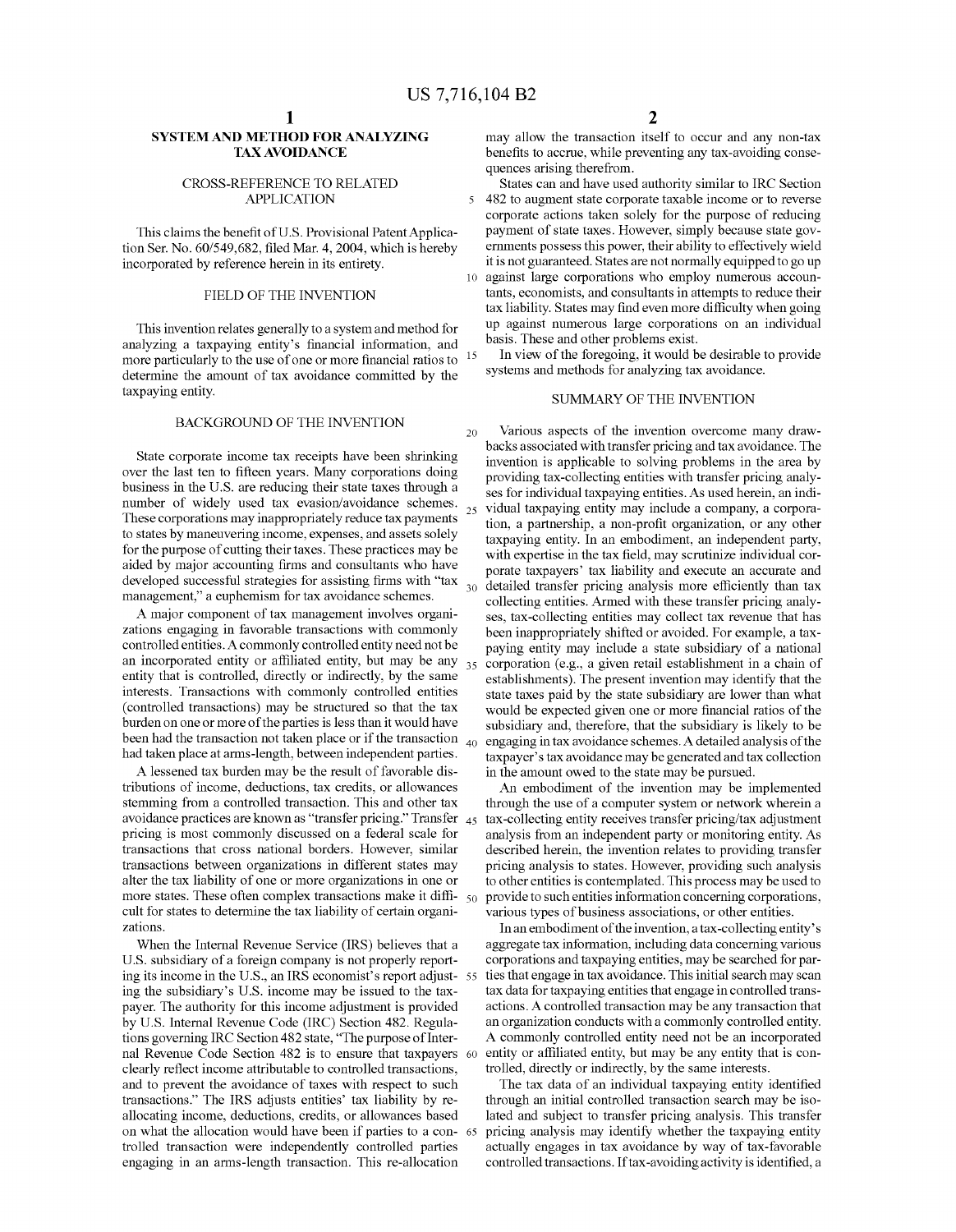15

35

tax adjustment may be performed for the taxpaying entity. Tax adjustments may involve the re-distribution, re-appor tioning, or re-allocation of the taxpaying entity's income, deductions, credits, or allowances to more accurately reflect the taxpaying entity's tax liability had it not engaged in trans- 5 fer pricing. Such adjustments may be based on the expected outcome of the organization's controlled transactions had they been arms-length transactions between independently controlled parties. Data resulting from these tax adjustments may be used in an effort to collect the estimated tax liability owed from an individual taxpaying entity.

In an embodiment, transfer pricing analysis may be based on a comparison of an individual taxpaying entity's profit levels to the profit levels of similarly situated independent organizations. As part of this transfer pricing analysis, infor mation from a taxpaying entity's tax return may be used to compute a standard set of one or more financial ratios. Federal and/or state tax data may be used to calculate such financial ratios. These financial ratios may measure the relationships between profit and costs incurred (or resources employed) 20 and may reflect the magnitude of returns that a taxpaying entity is reporting on its capital, assets, and/or sales. These financial ratios may include the rate of return on the capital employed, the ratio of operating profit to sales, the ratio of gross profit to operating expenses, or other profit level indi- $25$  among data formats and data fields. cators.

Financial ratios for a taxpaying entity under scrutiny may then be compared to similar ratios for independent companies operating in the same industry. Ratios for independent com panies operating in the same industry, or information used in calculating such ratios, may come from an independent source, such as the Standard and Poor's Compustat<sup>TM</sup> database for publicly traded companies. Comparison of these ratios may reveal that the taxpaying entity under scrutiny is earning a less than acceptable rate of return as compared to independent firms engaged in the same activity. The determination of whether a taxpaying entity is earning a less than acceptable rate of return may include ratios that indicate profit levels below the interquartile range of profit levels for independent firms engaged in similar activities.

An indication that a taxpaying entity is earning a less than acceptable rate of profit may suggest that the taxpaying entity engages in controlled transactions that produce tax liabilities lower than if the same transactions had been conducted at  $_{45}$ arms -length between independent parties. A taxpaying entity that has been identified as earning a less than acceptable rate of return may be flagged to have its controlled transactions or financial data investigated further and its tax liability adjusted.

Taxpaying entities flagged to receive tax adjustments may have their income adjusted after re-distribution, re-apportion ing, or re-allocation of income, deductions, credits, or allow ances. Such re-distribution, re-apportioning, or re-allocation may be based on the expected outcome of an organization's  $\frac{55}{100}$ controlled transactions if such transactions had been con ducted at arms length between independent parties. Tax adjustments may then be calculated from the resultant values.

In another embodiment of the invention, a tax-collecting revenue that may be collected from taxpayers engaging in tax avoidance. The monitoring entity may receive aggregate tax data from the tax-collecting entity, identify taxpaying entities that engage in controlled transactions, perform transfer pric ing analysis on those taxpaying entities, and calculate tax 65 adjustments for those taxpaying entities who engage in trans fer pricing. The monitoring entity may perform this service entity may cooperate with a monitoring entity to identify 60

upon specific request of the tax collecting entity or on a regular schedule (monthly, bimonthly, quarterly, yearly, etc.).

A monitoring entity or other independent party may gen erate an income adjustment report after transfer pricing analysis is performed. An income adjustment report may be requested by a tax-collecting entity after transfer pricing analysis or may be provided on the initiative of a monitoring entity. An income adjustment report may be used internally by a tax collecting entity and may include all of the informa tion necessary to justify or support a tax adjustment for a particular taxpaying entity. The income adjustment report, and the information it contains, may be used in conjunction with attempts to collect tax-adjusted revenue.

In one embodiment of the invention, tax data received from a tax collecting entity may be processed for use in transfer pricing analysis or tax adjustment. Tax collecting entities may use many different formats on which to store their tax files. In order to make transfer pricing analysis more efficient, this data must be converted to a form that can easily be read by standardized transfer pricing and report generation software. Following format conversion, tax data may be subject to error detection and gap filling before being sent on to transfer pricing and report generation software. This process may differ for different tax collecting entities due to variations

### BRIEF DESCRIPTION OF THE DRAWINGS

30 ence is made to the following description, taken in conjunc For a better understanding of the present invention, refer tion with the accompanying drawings, in which like reference characters refer to like parts throughout, and in which:

FIG. 1 illustrates a flowchart of an exemplary process for analyzing tax avoidance in accordance with the present invention;

FIG. 2 illustrates a flowchart of an exemplary process of using one or more financial ratios in transfer pricing analysis in accordance with the present invention;

40 adjustment reports are generated for a state in accordance FIG. 3 illustrates an exemplary process in which income with the present invention; and

FIG. 4 illustrates an exemplary computer implemented system for analyzing tax avoidance in accordance with the present invention.

### DETAILED DESCRIPTION OF THE INVENTION

50 paying entities. An operation 101 may include the collection FIG. 1 illustrates a process 100, in which state tax data is used to generate income adjustment amounts for certain tax and storage of tax data received from a tax-collecting entity. In an operation 103, data from operation 101 may be searched to identify taxpaying entities who are candidates for tax adjustment. Tax adjustment may refer to any action that a tax collecting entity may take to re-distribute, re apportion, re allocate, or otherwise adjust a taxpaying entity's income, deductions, credits, allowances, or other measure, for the purpose of more clearly reflecting a taxpaying entity's tax liability. The initial search of operation 103 may scan state tax data for indicators of tax avoidance, such as taxpaying entities that engage in controlled transactions. A controlled transac tion may be any transaction that an organization conducts with a commonly controlled entity. A commonly controlled entity need not be an incorporated entity or affiliated entity, but may be any entity that is controlled, directly or indirectly, by the same interests. Operation 103 may also scan for other indicators of tax avoidance.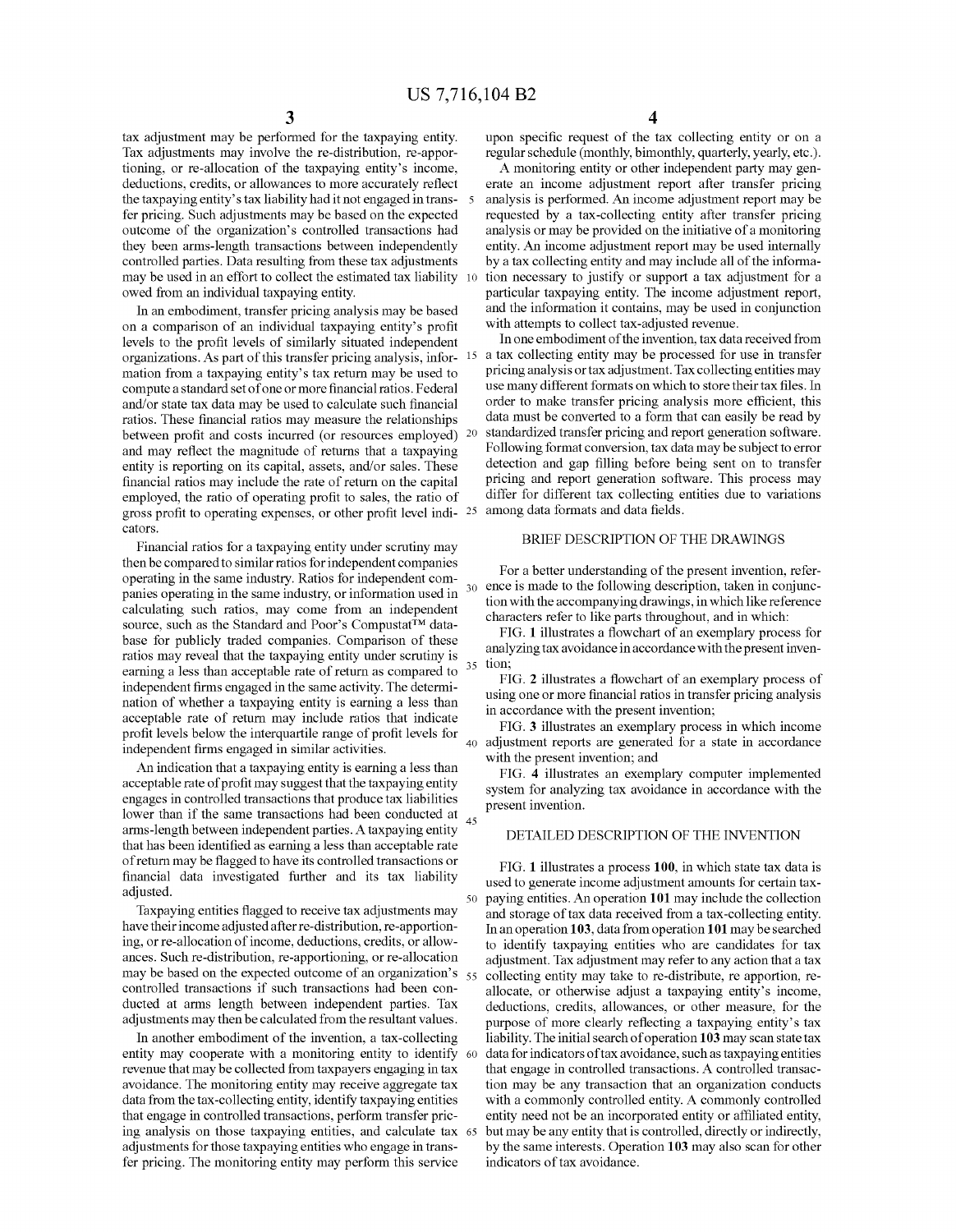The tax data of an individual taxpaying entity identified through the initial search of operation 103 may be isolated in an operation 105. In an operation 107, a taxpaying entity's isolated tax data may be subject to transfer pricing analysis. The analysis of operation 107 may include scrutiny of the 5 financial data and/or controlled transactions of a taxpaying entity. Operation 107 may uncover tax avoidance by a tax paying entity that is under scrutiny by estimating the result of that entity's controlled transactions, had such transactions had been conducted by independent parties, at arms-length. 10

If tax avoidance is identified in operation 107, tax adjustment may be pursued for the taxpaying entity in an operation 109. Tax adjustments may include re-distribution, re-appor tioning, or re-allocation of income, deductions, credits, or allowances. Such adjustments may be based on the predicted 15 level of tax liability of a taxpaying entity if its controlled transactions had actually been arms-length transaction between independent parties. Such adjustments may also be based under the general principles recited in Internal Revenue Code section  $482$  (IRC  $482$ ) and associated regulations gov- 20 erning inter-company pricing for related party transactions. In an operation 111, tax adjustments or income adjustments may be recorded and stored for later use.

FIG. 2 illustrates an exemplary process 200, in Which tax data of individual taxpaying entities may be subject to trans- 25 fer pricing analysis. An operation 201 may include gathering the information necessary to compute a set of one or more financial ratios. This information may include state and federal tax data and/or other financial information regarding a taxpaying entity suspected of tax avoidance. This information 30 may include tax data and/or other financial information for one or more tax years.

In an operation 203, a taxpaying entity's data may be used to compute the set of one or more financial ratios. These financial ratios may measure the relationships between profit 35 and costs incurred (or resources employed) and may reflect the magnitude of returns that a taxpaying entity is reporting on its capital, assets, and/or sales. These financial ratios may include the rate of return on the capital employed, the ratio of operating profit to sales, the ratio of gross profit to operating 40 expenses, and/or other profit level indicators.

In an operation 205, one or more financial ratios for independent companies operating in similar industries are gath ered (e.g., the same set of one or more financial ratios computed in operation 203). Information for determining the 45 ratios (or the ratios themselves) for companies operating in similar industries may come from an independent source, such as the Standard and Poor's Compustat™ database for publicly traded companies. These ratios may reflect the same type of calculations used to produce the standard set of finan- 50 cial ratios of operation 203. Operation 205 may include the sub-operation of determining Which entities are operating in the same or similar industries as the entity in question. Pref erably, ratios are gathered for entities in the most closely related industries such as, for example, industries classified 55 by the same 4-digit SIC industry classification code as the entity in question. Information may be gathered for entities from other less-specific, related industries (e.g., 3-digit or 2-digit SIC codes) When, for example, less than a threshold number of entities (e.g.,  $8-10$ ) are included in a more-specific,  $\,60$ related classification.

In an operation 207, the one or more financial ratios for taxpaying entities under scrutiny may be compared to the ratios for companies operating in the same industry. If the comparison of these ratios indicates that a taxpaying entity is 65 earning a less than acceptable rate of return as compared to independent firms engaged in the same activity (e.g., the

6

taxpaying entity is engaging in suspiciously tax-favorable controlled transactions), the taxpaying entity may be flagged to receive a tax adjustment. The determination of Whether a taxpaying entity is earning a less than acceptable rate of return may include the determining of ratios that indicate profit levels below the interquartile range of profit levels for independent firms engaged in similar activities.

Taxpaying entities flagged to receive tax adjustments may have their income adjusted after an investigation into the particulars of their controlled transactions. Specifically, a taxpaying entity may have its income, deductions, credits, or allowances re-distributed, re-apportioned, or re-allocated to reflect amounts that would exist had the entity's controlled transactions actually been arms-length transactions between independent parties. Income adjustments may also be based on a taxpaying entity's ratio value relative to the ratios of independent firms engaged in similar activities. Tax adjustments may then be calculated from adjusted income values.

In another embodiment, a tax-collecting entity may coop erate With a monitoring entity to identify revenue that may be collected from taxpaying entities engaging in tax avoidance. The monitoring entity may receive tax data from the tax collecting entity, identify taxpaying entities that engage in controlled transactions, perform transfer pricing analysis on those taxpaying entities, calculate tax adjustments for those taxpaying entities engaging in tax avoidance, and report the results of this process to the tax-collecting entity. The moni toring entity may perform this service specifically upon request of the tax collecting entity or on a regular schedule (monthly, bi-monthly, quarterly, yearly, etc.).

In one embodiment, an income adjustment report may be generated after transfer pricing analysis is performed. An income adjustment report may be requested by a tax-collect ing entity after the tax-collecting entity has received the results of a transfer pricing analysis. An income adjustment report may be used internally by the tax-collecting entity and may include all of the information necessary to justify or support a tax adjustment for a particular taxpaying entity. An income adjustment report may be used in conjunction With attempts to collect tax revenue from a taxpaying entity.

FIG. 3 illustrates an exemplary process 300, in Which an income adjustment report may be generated after transfer pricing analysis is performed. In an operation 301, the results of transfer pricing analysis or tax adjustment are provided to a state government or other tax collecting entity. An operation 303 indicates that a tax collecting entity may decide Whether or not to pursue tax adjustment and collection for a particular taxpaying entity. The decision of operation 303 may be based on criteria indicating Whether tax collection is desirable. An example of the type of information on Which the decision of operation 3 03 may be based, is the magnitude of the estimated tax adjustment for a particular taxpaying entity. Very low tax adjustments may not be pursued because they may not be Worth the effort, While very large tax adjustments may not be pursued because they may lead to great resistance and expen sive litigation With a taxpaying entity. The decision in opera tion 303, or similar decisions, may take place at any point in the tax avoidance process and are not limited to decisions based on the magnitude of estimated tax adjustments.

If, in operation 303, a tax collecting entity decides not to pursue tax adjustment, it may enter an operation 3 05, Wherein the process is halted. If the process is halted, information concerning a particular taxpaying entity may be stored foruse at a later time. If, in operation 303, a tax collecting entity decides to pursue tax adjustment for a particular taxpaying entity, it may enter an operation 307.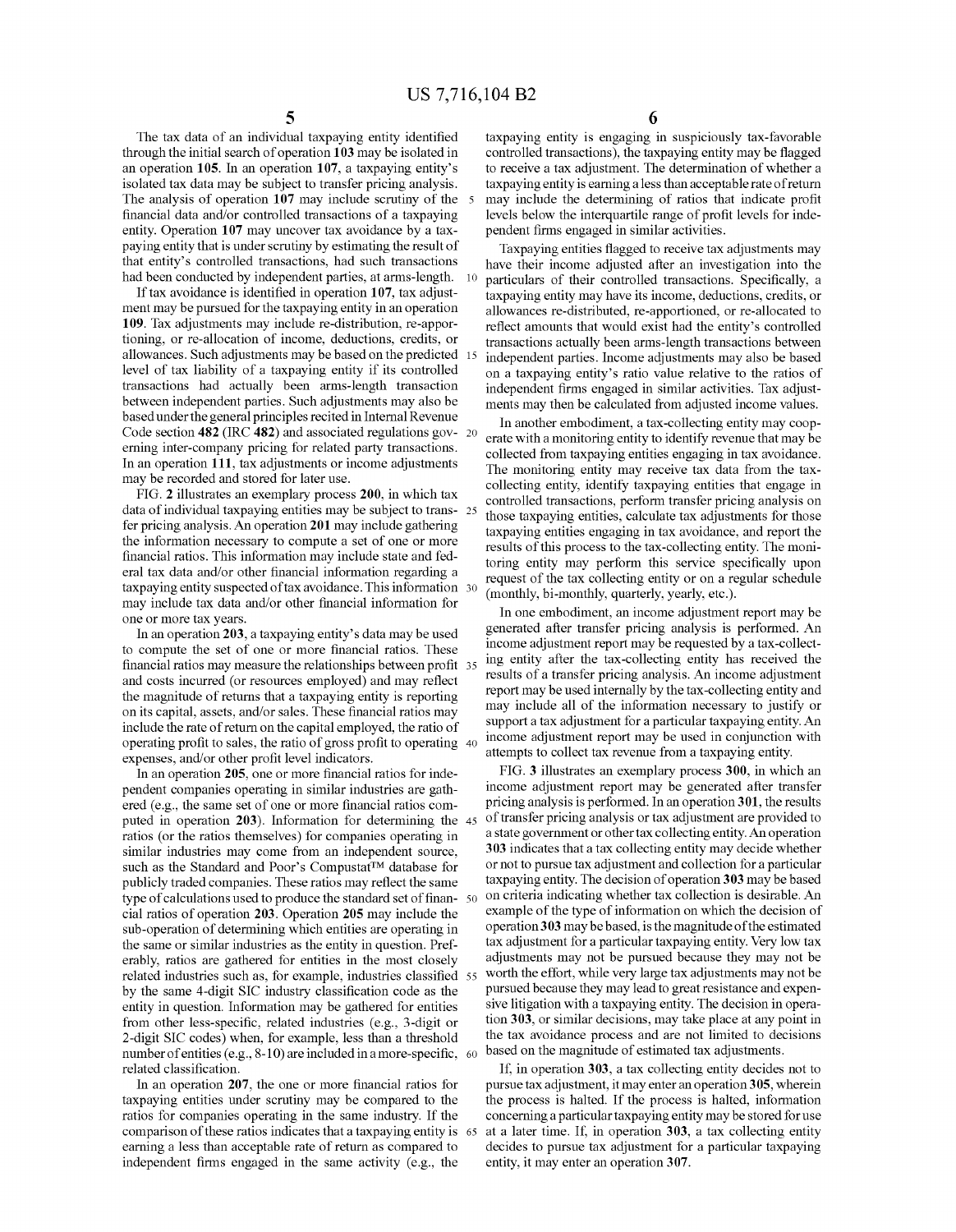35

40

45

50

65

Following operation 307 may be an operation 309, in which a tax collecting entity may request an income adjustment report from a monitoring entity. In an operation 311 the tax-collecting entity may submit certain functional informa tion that is specific to the particular taxpaying entity and/or  $\overline{\phantom{a}}$  5 the taxpaying entity's industry. The information of operation 311 may be submitted to the monitoring entity along with a request for an income adjustment report, or may be submitted after such request. Industry specific functional information provided by the tax-collecting entity in operation 311 may include information concerning the economic substance of the particular controlled transactions that are under scrutiny and may be used in generating an income adjustment report. Information concerning the economic sub stance of controlled transactions may also be provided for use in transfer pricing analysis or for use in any embodiment of the invention. Some of the functional information provided in operation 311 may originate from the taxpaying entity itself.

A monitoring entity may provide a tax collecting entity with industry specific functional analysis checklists that  $20$ specify the information needed when requests for income adjustment reports are made. These functional analysis checklists may vary from taxpaying entity to taxpaying entity, or from industry to industry. The functional analysis check lists may aid tax-collecting entities in providing functional 25 information to the monitoring entity and may increase the efficiency of income adjustment report generation.

Once a monitoring entity receives a request for an income adjustment report along with or followed by industry specific functional information, the monitoring entity may draft an  $30$ income adjustment report and provide it to the state in an operation 313. Tax collection may then be pursued by the tax collecting entity in an operation 315.

In one embodiment, tax data received from a state govem ment may be processed for use in transfer pricing analysis or tax adjustment. Tax data may be received from the state as digital data from a mainframe or mini-computer system. It may also be contained on data tapes, cartridges, paper, or other format. Tax data may then be converted into a format and placed on a medium that can be read and used by transfer price testing and report-generating software (for example, one that may be used on personal computers). The procedures used to convert tax data may vary from state to state depend ing on the format on which individual states record and store their tax data.

After the data conversion process has been completed, the data may be subject to an error detection and correction process. This process may scan for keypunch and typographi cal errors within the fields required by transfer price testing and report-generating software. If errors are found in the required data fields, they may either be corrected according to available data or flagged as requiring additional information. This process may vary depending on the jurisdiction for which the process is being performed, as the required data  $\frac{55}{ }$ fields may vary from jurisdiction to jurisdiction.

If data required by transfer price testing or report generat ing software is missing or flagged as requiring additional information, the missing data may be imputed or inferred. If imputation of data is required, it may be noted and reported to  $\,$   $_{60}$ the jurisdiction.

After errors are corrected and missing data fields are filled, the data may be written to a standard layout required by transfer price testing and report- generating software. The process for generating standard formatting may vary depend ing on the jurisdiction for which the data is performed, as the data provided by states may vary.

FIG. 4 illustrates an example of a system 400, according to one embodiment of the invention. System 400 may comprise a computer-implemented system capable of carrying out tax avoidance analysis and income adjustment report generation. System 400 may include a monitoring entity system 420, a network 430, one or more industrial information databases 440 or other data sources, and one or more tax-collecting entity databases 450 or other data sources.

In system 400, information from a state government or other tax collecting entity may be stored in tax-collecting entity database 450 or other data source. The information stored in tax collecting entity database 450 or other data source may include relevant tax data from one or more tax years for one or more taxpaying entities.

Information residing on tax collecting entity database 450 may be transmitted to monitoring entity system 420 via net work 430. Network 430 may include the Internet, a private computer network, a wireless network, or other computer-to computer information transmittal system. Information resid ing on tax collecting entity database 450 or other data source may also be transmitted to monitoring entity system 420 by floppy disk, data tapes, physical data entry, or other method of transmittal. Monitoring entity system 420 may include one or more personal computers, one or more servers, a network of computers, or other computer implemented system capable of carrying out tax avoidance analysis and report generation.

Tax information residing on monitoring entity system 420 may then be processed by a data processing module 422. Data processing module 422 may include software necessary to perform pre-processing for tax data. Data processing module 422 may manipulate tax data so that it may be compatible with any of the remaining processes or actions performed by monitoring entity system 420. Data processing module 422 may convert data received from tax collecting entity database 450 or industrial information database 440 to a format suit able for use with other modules within monitoring entity system 420. Data processing module 422 may search data from tax collecting entity database 450 or industrial informa tion database 440 for errors or missing information. Data processing module 422 may correct errors or fill gaps as necessary. Data processing module 422 may make notation wherever errors are found and corrected and/or gaps are found and filled.

Tax data residing on monitoring entity system 420 may be passed through an initial selection module 424. Initial selec tion module 424 may scan aggregate tax data for certain qualities indicating whether taxpaying entities practice tax avoidance or transfer pricing. Qualities indicating whether a taxpaying entity practices tax avoidance or transfer pricing may include whether a taxpaying entity engages in controlled transactions.

A transfer pricing module 426 may be used to perform transfer pricing analysis on the tax data of individual taxpay ing entities. Transfer pricing analysis may include any scru tiny of an individual taxpaying entity's financial information that would indicate whether, and to what extent, the taxpaying entity has engaged in transfer pricing or tax avoidance. Trans fer pricing module 426 may also calculate adjusted income, deduction, credit, or allowance amounts and tax adjustments for an individual taxpaying entity.

Information residing on one or more industrial information databases 440 or other data sources may be transmitted to monitoring entity system 420 via network 430. Information residing on an industrial information database 440 may also be transmitted to a monitoring entity system by floppy disk, data tapes, physical data entry, or other method of transmittal. Information transmitted from an industrial information data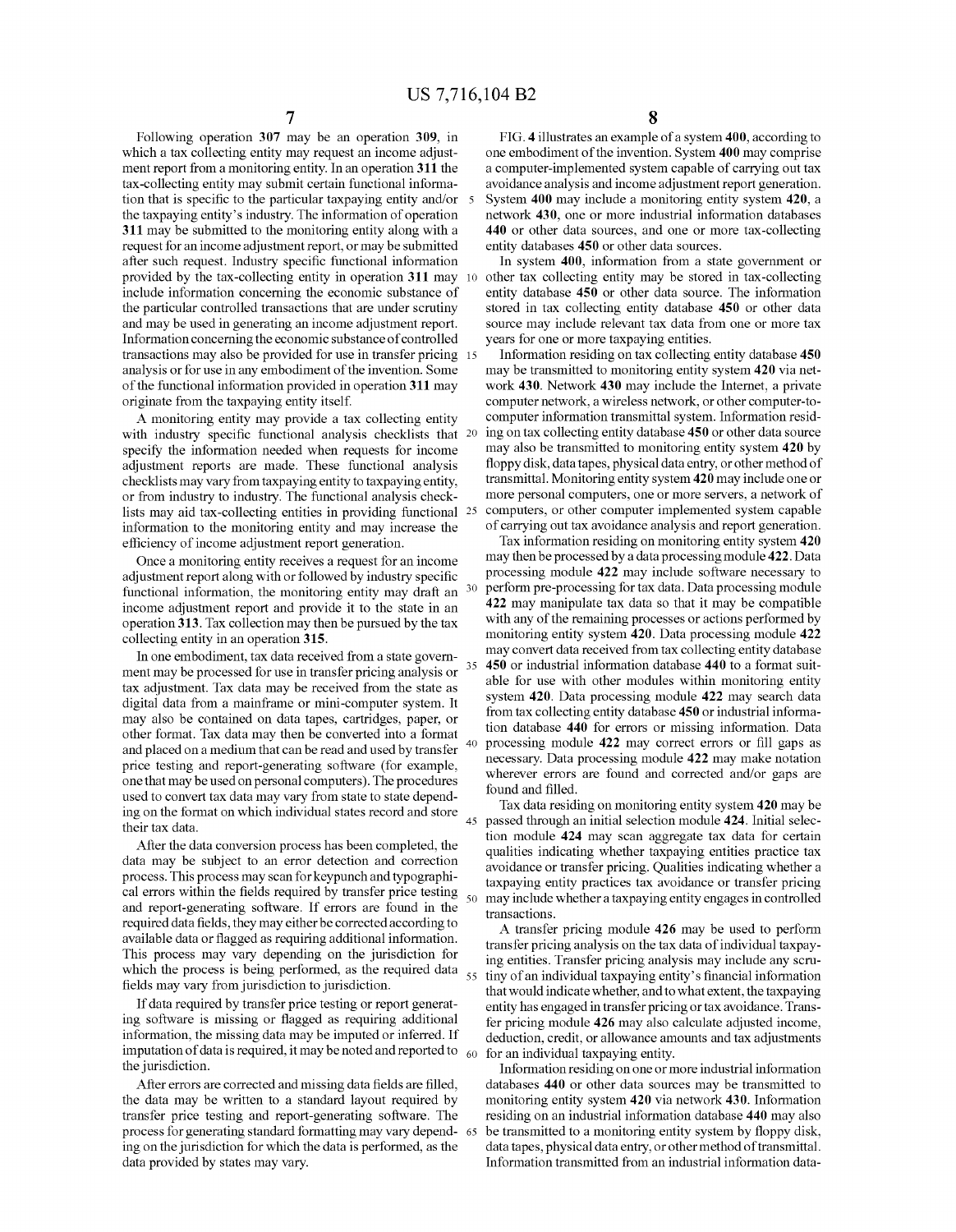base 440 may be used by transfer pricing module 426 to conduct transfer pricing analysis. Information from an indus trial information database 440 may include data necessary to calculate standard sets of financial ratios for independent firms engaged in activities similar to individual taxpaying 5 entities Whose data is under transfer pricing scrutiny. The information from industrial information database 440 may also include pre-calculated financial ratios.

Transfer pricing module 426 may compare a standard set of one or more financial ratios for an individual taxpaying entity to the financial ratios of similar entities. This comparison may be performed for the purpose of identifying Whether, and to What extent, the individual taxpaying entity is engaging in tax avoidance.

A report generation module 428 may be used to generate 15 income adjustment reports or other reports regarding taxpay ing entities Whose tax data has undergone transfer pricing analysis. Data from transfer pricing analysis of an individual taxpaying entity may be used by report generation module 428 to generate an income adjustment report. 20

Each of modules 422, 424, 426, and 428 may include any suitable hardware, software, or combination thereof for performing their respective functions. For example, a single component of hardware, software, or combination thereof may be provided that performs the functions of modules 422, 25 424, 426, and 428. In the embodiment of FIG. 4, the modules are shoWn as being implemented by monitoring entity system 420. In other embodiments, the modules may be performed at separate facilities or in a distributed arrangement. For example, functions of module 422 may be at least partially 30 performed by the tax collecting entity, Whereas functions of modules 424, 426, and 428 may be performed by monitoring entity system 420. In one embodiment, a computer readable medium (e.g., a compact disc (CD) or other suitable memory) may be encoded With computer executable instructions for 35 performing some or all of the functions of modules 422, 424, 426, and 428. Such a computer readable medium may be offered for sale to, for example, administrators of monitoring entity system(s) 420 or to tax collecting entities themselves.

analyzing tax avoidance. Other embodiments, uses and advantages of the invention Will be apparent to those skilled in the art from consideration of the specification and practice of the invention disclosed herein. The specification should be considered exemplary only, and the scope of the invention is 45 accordingly intended to be limited only by the folloWing claims.

What is claimed is:

1. A computer-implemented method for identifying enti ties that have avoided a state corporate income tax, the 50 method comprising:

performing With a computer:

- searching state corporate income tax data for a plurality of entities for an indicator that one or more of the entities is engaging in controlled transactions; 55
- identifying, as a result of the searching, at least one entity that is likely to have engaged in controlled transactions; and
- performing a transfer pricing analysis With respect to the at least one entity, Wherein the transfer pricing analy 60 sis comprises:
	- determining, from state corporate income tax data for the at least one entity, a ratio of operating profit to sales for the at least one entity;
	- determining an industry for the at least one entity; determining ratios of operating profit to sales for a plurality of other entities in the industry; 65
- comparing the ratio of operating profit to sales for the at least one entity to the ratios of operating profit to sales for the other entities in the industry; and
- determining, as a result of the comparing, that the at least one entity is likely to have avoided a state corporate income tax.

2. The method of claim 1, Wherein the state corporate income tax data comprises aggregate state corporate income tax data of a state tax collecting entity and Wherein the method further comprises receiving the state corporate income tax data from the state tax collecting entity.

3. The method of claim 2, further comprising pre-process ing the state corporate income tax data prior to said searching.

4. The method of claim 1, Wherein said determining ratios of operating profit to sales for a plurality of other entities in the industry comprises determining said ratios from commer cially-available data for the plurality of other entities in the industry and the method further comprises receiving the com mercially-available data from a commercial database.

5. The method of claim 4, Wherein said receiving the com mercially-available data comprises receiving data from Stan dard & Poor's Compustat database.

6. The method of clam 1, further comprising generating a report indicating a state tax adjustment for the at least one entity

7. The method of claim 1, Wherein said searching state corporate income tax data for a plurality of entities for an indicator that one or more of the entities is engaging in con trolled transactions comprises searching the state corporate income tax data for an indicator of apportioning of the plu rality of entities.

8. The method of claim 1, Wherein said identifying com prises identifying, as a result of the searching, a plurality of entities that are likely to have engaged in controlled transac tions and the method further comprises performing said trans fer pricing analysis With respect to each of said plurality of entities that are likely to have engaged in controlled transac tions.

Thus it is seen that methods and systems are provided for 40 a state corporate income tax adjustment for each of said 9. The method of claim 8, further comprising determining plurality of entities that are likely to have engaged in con trolled transactions and generating a report indicative of the state corporate income tax adjustments.

> 10. The method of claim 1, Wherein said determining that the at least one entity is likely to have avoided a state corpo rate income tax comprises identifying that the ratio of oper ating profit to sales for the at least one entity ranks below an interquartile range of the ratios of operating profit to sales for the other entities in the industry.

> 11. A system for identifying entities that have avoided a state corporate income tax, the system comprising:

a computer configured to:

- search state corporate income tax data for a plurality of entities for an indicator that one or more of the entities is engaging in controlled transactions;
- identify, as a result of the search, at least one entity that is likely to have engaged in controlled transactions; and
- perform a transfer pricing analysis With respect to the at least one entity, Wherein the transfer pricing analysis comprises:
	- determining, from state corporate income tax data for the at least one entity, a ratio of operating profit to sales for the at least one entity;
	- determining an industry for the at least one entity;
	- determining ratios of operating profit to sales for a plurality of other entities in the industry;